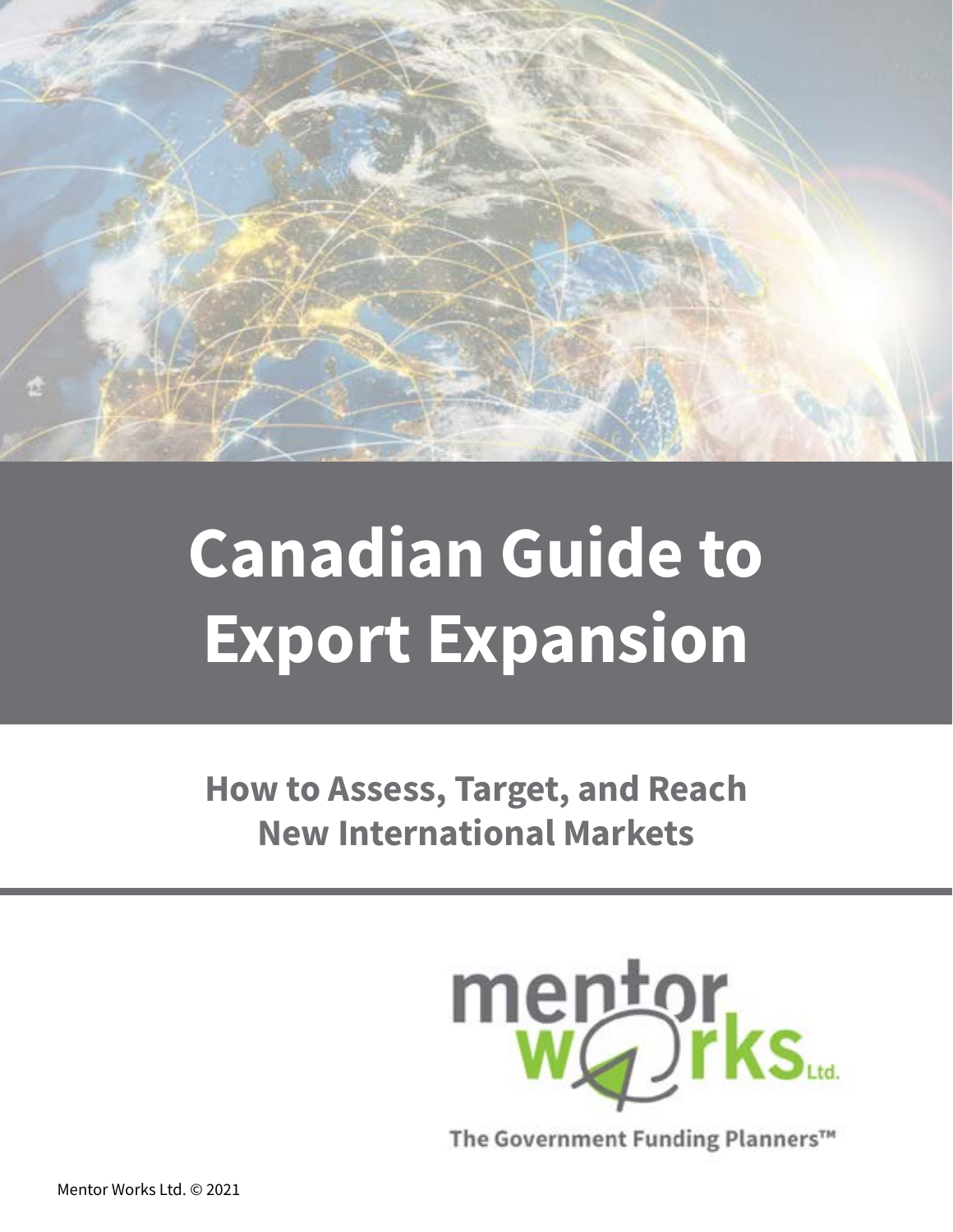# **Table of Contents**

| • Tools for Canadian Exporters <b>Fig. 13</b> Fig. 23 (1991) 13 |  |
|-----------------------------------------------------------------|--|
|                                                                 |  |
|                                                                 |  |
|                                                                 |  |
|                                                                 |  |
|                                                                 |  |
|                                                                 |  |
| $\bullet$                                                       |  |
| $\bullet$                                                       |  |
| · The Mentor Works Advantage: Customized Funding Strategies  18 |  |
| $\bullet$                                                       |  |
|                                                                 |  |



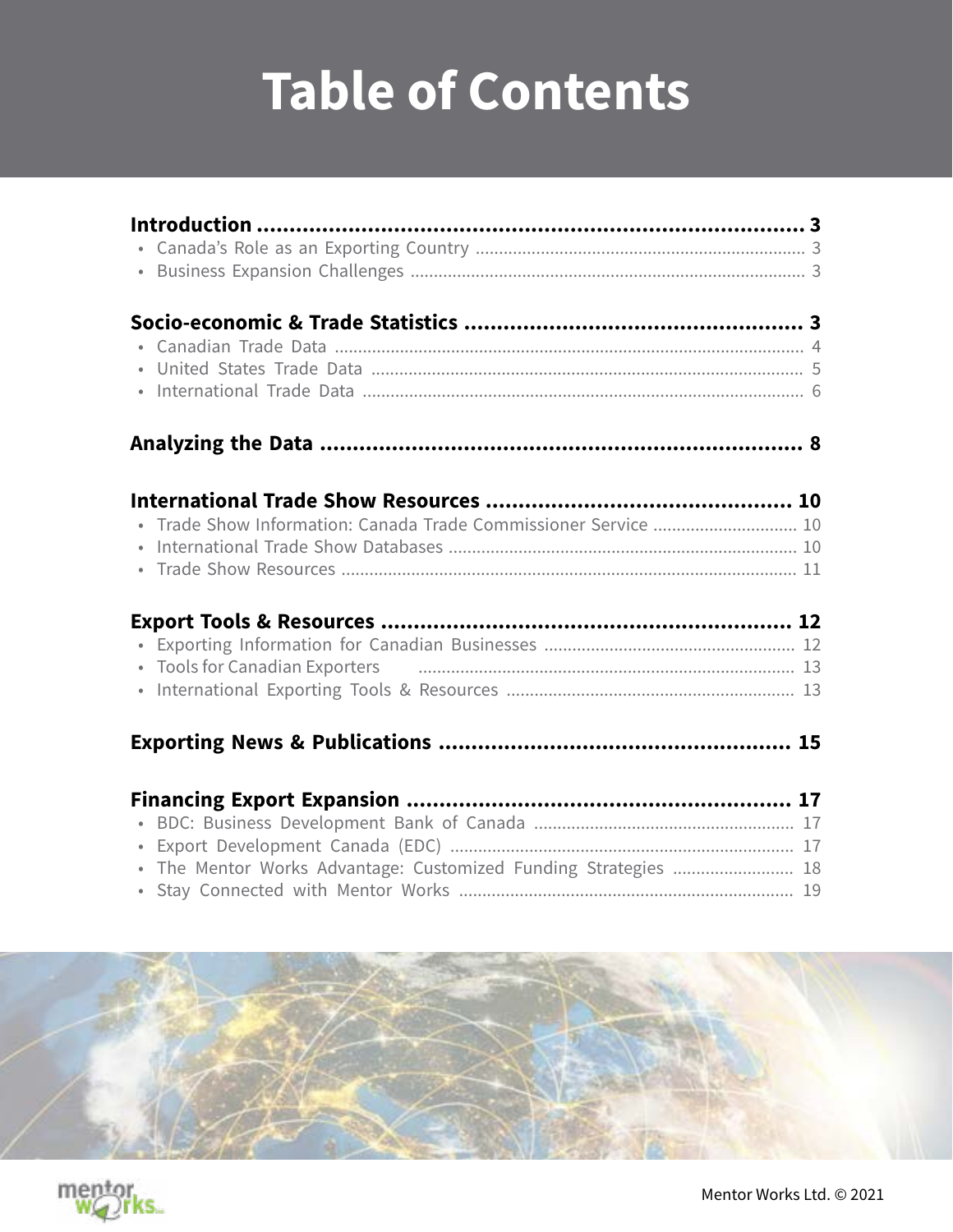# <span id="page-2-0"></span>**Introduction**

# **Canada's Role as an Exporting Country**

According to a [report by the Observatory of Economic Complexity \(OEC\),](https://oec.world/en/profile/country/can) Canada was ranked number 10 in the world in terms of GDP and number 11 in terms of total exports for 2019. The most up to date OEC information on exporting, collated through [multifarious means,](https://oec.world/en/resources/methods) such as academic papers, government reports, and more, suggest the following:

• The annual exports of Canada have increased by C\$13.5B (35.9%) from C\$37.6B to C\$51B;

• The annual imports increased by C\$7.73B (17.7%) from C\$43.6B to C\$51.4B;

• In June 2021 the exports of Canada were mainly from Ontario (C\$16.9B), Alberta (C\$11.9B), Quebec (C\$8.39B), British Columbia (C\$5.13B), and Saskatchewan (C\$3.06B); and

• In 2019, Canada was the world's biggest exporter of Sawn Wood (\$6.35B), Raw Aluminium (\$5.45B), Potassic Fertilizers (\$5.27B), Rapeseed (\$3.23B), and Rapeseed Oil (\$2.6B).

# **Business Expansion Challenges**

Business expansion is irrevocably connected to exporting goods and services to global markets. However, expanding into new and foreign markets presents a number of challenges for Canadian businesses.

The purpose of this white paper is to educate readers about current exporting challenges, opportunities, and resources available to Canadian small to medium sized enterprises (SMEs).

As a new or seasoned exporter, you may find yourself overwhelmed at the amount of information available from the Canadian and Ontario governments, as well as the variety of international resources available. Building your knowledge of resources, rules and regulations, and online tools is a significant aspect of becoming a successful exporter.

**Fortunately, this guide provides an overview of over 100 resources that are most valuable to new or existing exporters.**

\*\* Please be advised that during the ongoing COVID-19 pandemic, trade shows and other exporting events have transitioned to an online space including webinars, video calls, digital tools, and more. Some content mentioned in this white paper may or may not be a possibility for global expansion depending on a multitude of factors. \*\*

# **Goods Exports per Destination**

| Country               | 2020 Value<br>in \$ Billions |
|-----------------------|------------------------------|
| <b>United States</b>  | 413,194                      |
| <b>European Union</b> | 52,605                       |
| China                 | 28,882.4                     |
| United Kingdom        | 23,464                       |
| Mexico                | 7,759                        |

([Source](https://goo.gl/B3tFI))

# **Goods Exports per Sector**

| Sector                | <b>2020 Value</b><br>in \$ Billions |
|-----------------------|-------------------------------------|
| Crude Petroleum       | 85,650                              |
| <b>Motor Vehicles</b> | 51,664                              |
| Gold                  | 18,442                              |
| Refined<br>Petroleum  | 15,539                              |
| <b>Vehicle Parts</b>  | 13,645                              |

([Source](https://oec.world/en/profile/country/can))

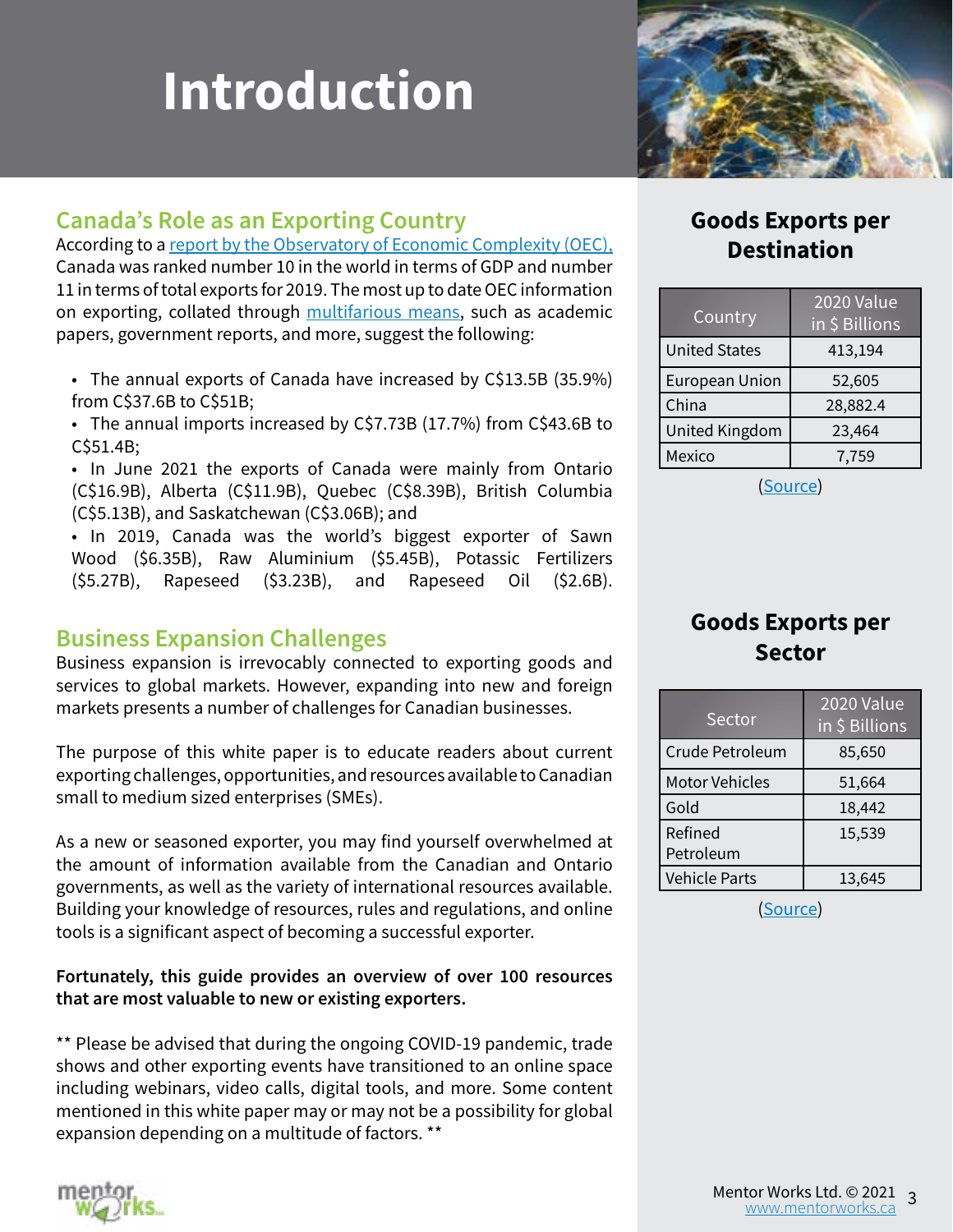<span id="page-3-0"></span>

# **Socio-economic & Trade Statistics**

# **[Trade Commissioner](https://www.tradecommissioner.gc.ca/index.aspx?lang=eng)  [Service](https://www.tradecommissioner.gc.ca/index.aspx?lang=eng) (TCS)**

Find information about the best growth opportunities for your sector.

This [online information hub](https://www.tradecommissioner.gc.ca/country_info_reports-info_pays_rapports.aspx?lang=eng) lists countries by sector that have the best opportunities for growth. When you click on a specific country, further details are available including:

- Market Facts
- Market Reports
- Visit Information
- Trade Events
- TCS Locations

# **[Access](http://bit.ly/2UACYRV)**

# **Global Affairs Canada**

[Global Affairs Canada](https://www.international.gc.ca/global-affairs-affaires-mondiales/home-accueil.aspx?lang=eng) promotes the country's international trade, and helps businesses explore export opportunities. Access the department's website for details on:

- Exporting from Canada
- Importing into Canada
- Trade negotiations and agreements

**[Access](http://bit.ly/2LdUkQi)**

**COVID-19 Disclaimer: As the current climate of exporting is limited around the world, we encourage all readers to keep in mind that statistics, funding, and all information are continously changing.** 

Finding the data you need to determine the viability of your business expansion ideas is the first step towards ensuring your success. Here we have complied the resources that will help you make these decisions. We have organized the information into the following sections:

- **Canadian Trade Data**
- **United States Trade Data**
- **International Trade Data**

# **Canadian Trade Data**

There are several government departments and agencies that provide valuable data for a business looking at business expansion opportunities. These organizations include:

- [Industry Canada](https://www.ic.gc.ca/app/scr/app/cis/search-recherche?lang=eng)
- [Ontario Ministry of Economic Development, Trade and Employment](https://www.ontario.ca/page/ministry-economic-development-job-creation-trade)
- [Statistics Canada](https://www.statcan.gc.ca/eng/start)
- [Canada Trade Commissioner Service](https://www.tradecommissioner.gc.ca/index.aspx?lang=eng)

### [Industry Canada: Trade Data Online](http://bit.ly/2xHIUOv)

This Industry Canada site has trade data from a variety of Canadian and U.S. sources updated for the 2021 year. Searches on this site can be done by Product or Industry. The objective of Trade Data Online is to provide customs-based statistics on international trade in goods to help businesses:

- Find new import or export markets;
- Determine competition for products;
- Identify domestic opportunities for import replacement;
- Discover a country's trade balance; and
- Find out what products countries are importing, exporting or reexporting throughout the world.

## [Ontario Trade Fact Sheets: Source from Ontario](http://bit.ly/2UB9HGv)

From this site, you can access statistical overviews of Ontario's imports and exports to gobal countries, or to any U.S. state. This includes value of imports and exports, top goods imported and exported, and snapshots of other key trade markers.

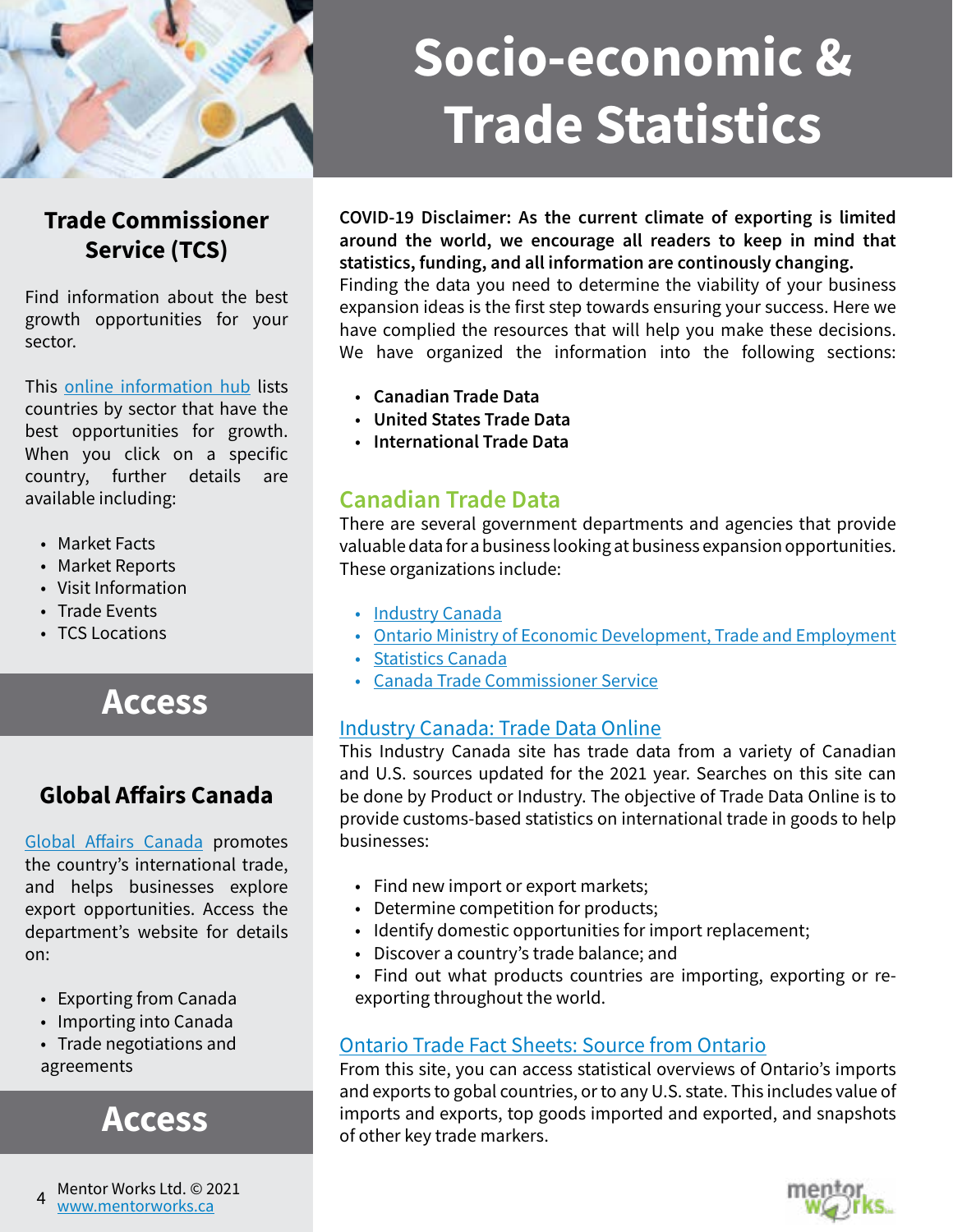<span id="page-4-0"></span>

# **United States Census**

The Census Bureau's mission serves as the United States' leading provider of quality data about its people and economy.

Canadian businesses seeking expansion opportunities in the United States should consult the Census Bureau's data for greater insight into:

- Age and gender
- Ethnic groups
- Housing
- Computer and internet use
- Health status
- Transportation
- Income and poverty

# **[Access](http://bit.ly/2LlWgX7)**

# **UN Comtrade Database**

The United Nations' Comtrade platform provides a repository of official international trade statistics and relevant analytical tables. This includes visual data that is easily understood by most exporters.

# **[Access](http://bit.ly/2UCeSpH)**

# **Socio-economic & Trade Statistics**

## [Canadian International Merchandise Trade Database \(CIMT\):](http://bit.ly/2UBzSgs)  [Statistics Canada](http://bit.ly/2UBzSgs)

The Canadian International Merchandise Trade (CIMT) online database offers detailed trade data using the Harmonized System (HS) classification of goods (based on the 6-digit commodity level). Select a trading partner and specific variables (e.g., country, province, state, year, month, or frequency) or search by commodity or Harmonized System code. You can create customized reports or download data in CSV format.

### [CANSIM: Statistics Canada Socioeconomic Database](http://bit.ly/2UyKVXD)

CANSIM is Statistics Canada's key socioeconomic database. Updated daily, CANSIM provides fast and easy access to a large range of the latest statistics available in Canada.

# **United States Trade Data**

#### US[Agov: United States Trade Statistics](http://bit.ly/2UCyk62)

This site provides access to information from more than 100 US Federal government agencies that are obligated to release info collected by publicly funded projects. Search or browse by agency or by US state for statistics and trend information on energy use, economic and population trends, farm production, and more.

#### [American Fact Finder: United States Census Bureau](https://data.census.gov/cedsci/)

American FactFinder provides access to data about the United States, Puerto Rico and the Island Areas. The data in American FactFinder comes from several censuses and surveys. American FactFinder is a searchable database providing results based on: Topics, Race and Ethnic Groups, Industry Codes, EEO Occupation Codes and is further definable by geography – state, county, city, towns etc.

# **International Trade Data**

There are a considerable number of resources available to access and analyze international trade and socioeconomic data. The following resources are ones that we find useful and recommend to our clients.

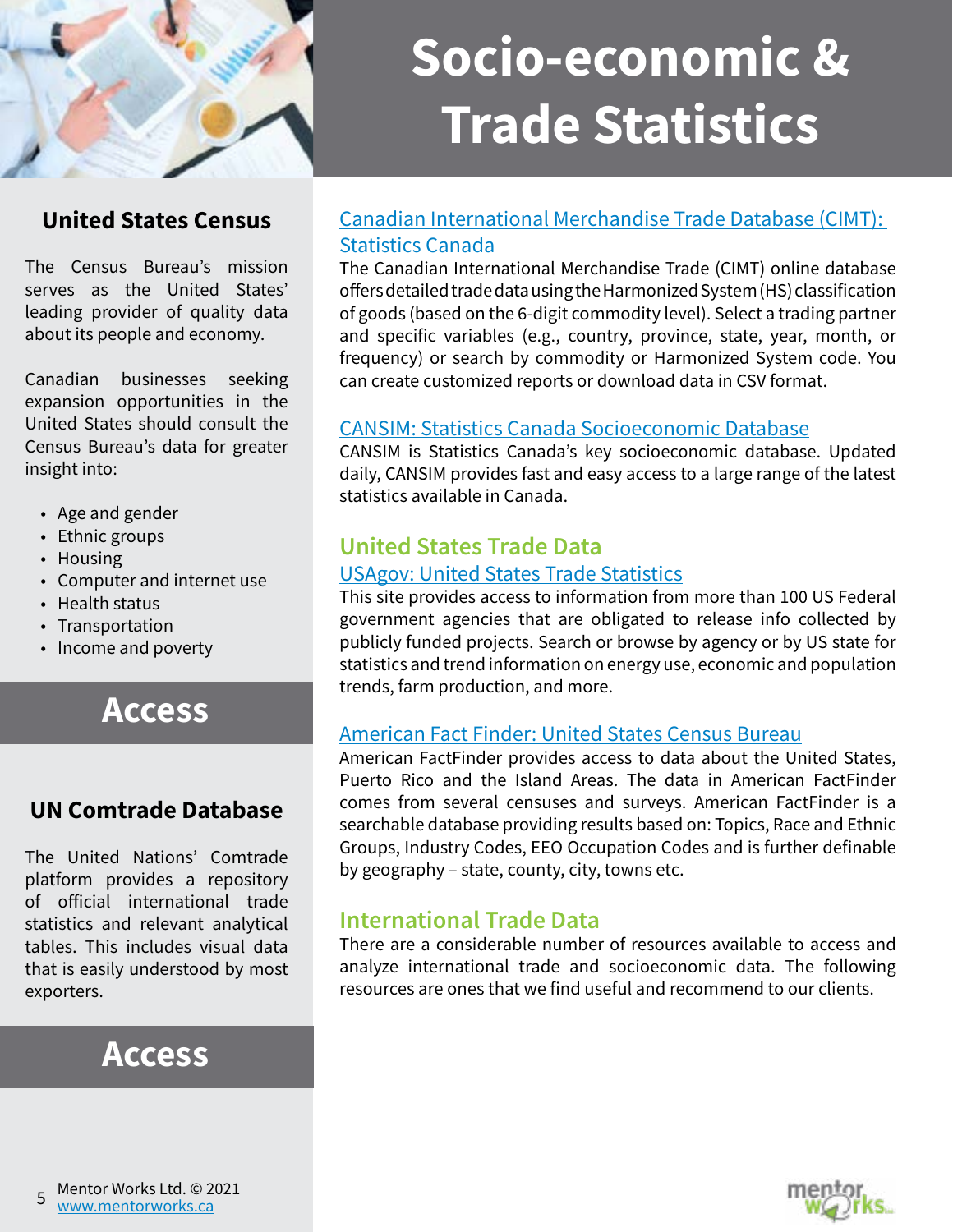<span id="page-5-0"></span>

# **Socio-economic & Trade Statistics**

## [globalEDGE: Michigan State University and the International](http://bit.ly/2UB2Vkk)  [Business Center](http://bit.ly/2UB2Vkk)

globalEDGE is an online portal that was developed by the International Business Center and Michigan State University. The online portal provides access to analysis and resources related to business activities world-wide. One of the important resources from globalEDGE is Global Insights, which offers a database of international business and trade information searchable by industry, country, state, or trade bloc.

### [United States Census Bureau: International Statistics](https://www.census.gov/programs-surveys/international-programs/about/idb.html)

This site is an excellent resource for finding statistical information by country. It provides links to International statistical agencies by country. Note that the information is often only available in the language of the county of origin.

### [European Commission: European Statistics](http://bit.ly/2UxFGrr)

If you're looking for statistics for the European market, the European Commission is the best statistical resource. The site offers interactive tools and maps and various publications with regional statistical data. Information regarding Regional Stats for countries and smaller regions is summarized. Trade data by industry and region is searchable using an exhaustive search tool.

### [The World Databank: World Bank](http://bit.ly/2Ux7iga)

The World Databank is an online web resource that provides simple and quick access to collections of time series data. It has advanced functions, available for registered users, for selecting and displaying data, including enabling customized queries, downloading of data and creating charts and maps. Users can generate dynamic custom reports based on their selection of countries, indicators and years. Unregistered users can generate customized reports, view tables, charts and maps and download data. This site offers a tutorial to demonstrate how to extract data on 228 countries by examining over 1100 indicators of development data through an extensive base [\(Tutorial Link](https://databank.worldbank.org/faq/html/databank-faq.html)).

#### [UNdata: International Stats Database: United Nations](http://bit.ly/2Ux82ls)

The UNdata site provides United Nations (UN) collected data from 35 globally connected databases. It is very useful for comparing countries and their respective stats or indicators or trade data, economic topics or socio-demographic trends. The international sources of data include: UN, FAO, WIPO, UNWTO, WHO, OECD, ITU, IMF, and other agencies.



# **Finding a Market Research Professional**

Sometimes it's simpler to hire a professional to help with market research and analysis. Here are two valuable directories to help you find a professional.

#### [Quirks.com](http://bit.ly/2BaTGhT)

A directory of 6000+ companies offering market research services. Searches by area of research or industry or province/state available.

# **[Access](http://bit.ly/2BaTGhT)**

#### [Association of Independent](http://bit.ly/2Bd5akM)  [Information Professionals \(AIIP\)](http://bit.ly/2Bd5akM)

This member directory can be sorted by industry sector to find a professional in market research.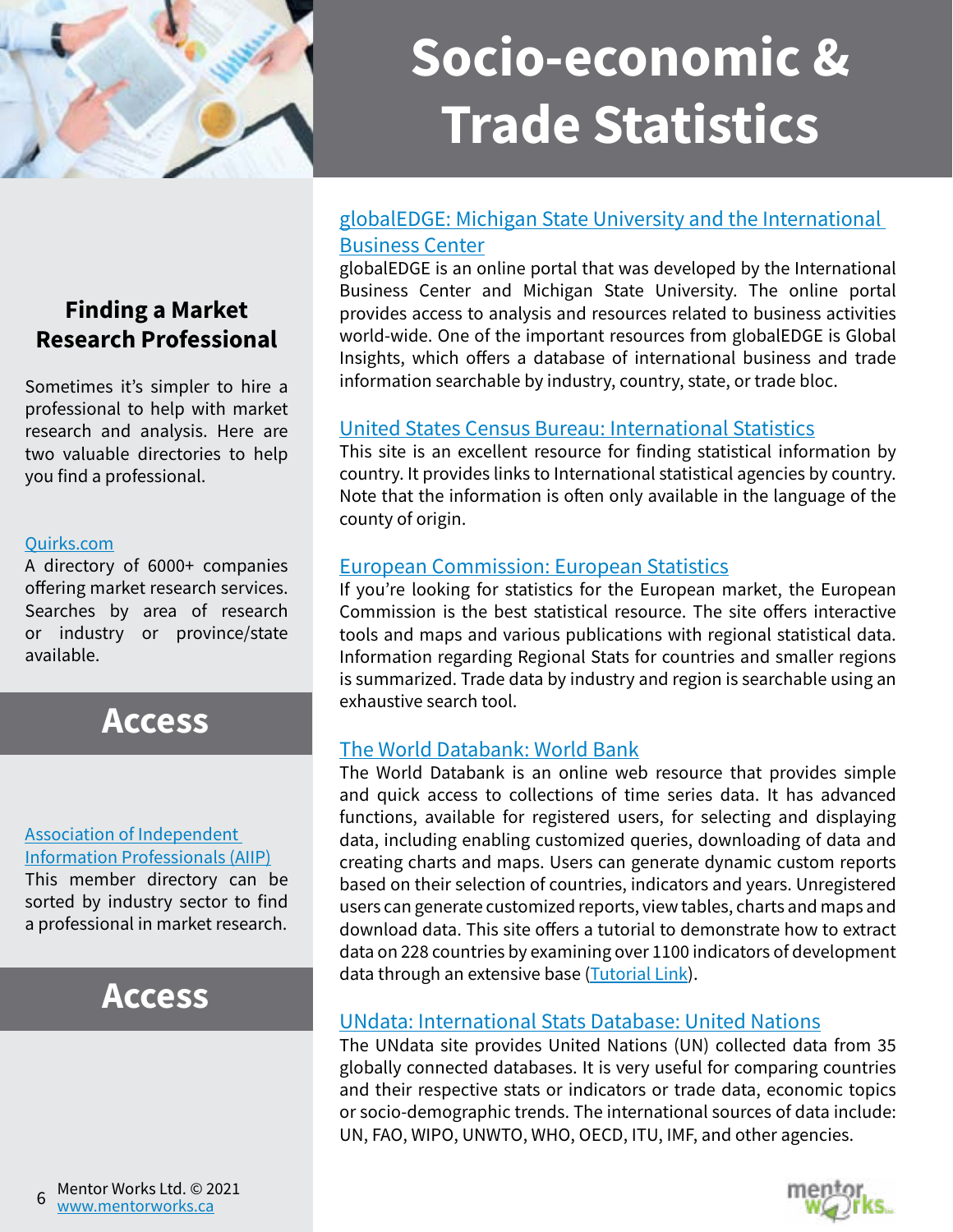

# **Socio-economic & Trade Statistics**

## [Comtrade Database: United Nations](http://bit.ly/2UCeSpH)

The UN Comtrade database contains more than 3.1 billion trade records starting from 1962 that are free to access online. Some fees are charged for additional services and bulk downloads. Data is compiled in monthly and yearly formats by country and by commodity. Statistics are also broken down into the following categories:

- International Merchandise Trade Statistics
- Statistics of International Trade in Services
- Distributive Trade Statistics
- Compilation of Basic Economic Statistics

The UN Comtrade website also provides links to other international data sources, technical publications, methodology information, and numerous publications.

## [Trade Map: International Trade Centre](http://bit.ly/2UCIxPy)

Registration is required for this site but access is free to Canadians for the standard subscription. This site provides significant international trade data by product and country through an interactive tool in the form of tables, graphs and maps - indicators on export performance, international demand, alternative markets and competitive markets. It also offers a directory of importing and exporting companies.

Included on the site is a tool called ProductMap that collects data from over 70 industries to build out product categories through identification and accessing global market trends. There is a helpful tutorial series included on the site that teaches you how to use the advanced features offered by the site.

# **Canada's State of Trade: Trade & Investment Update**

This report is a comprehensive summary of Canada's commercial activities during the previous year.

It describes the events that took place in the global economy and trade, the main developments in Canada's economy and those of its most important partner economies and regions.

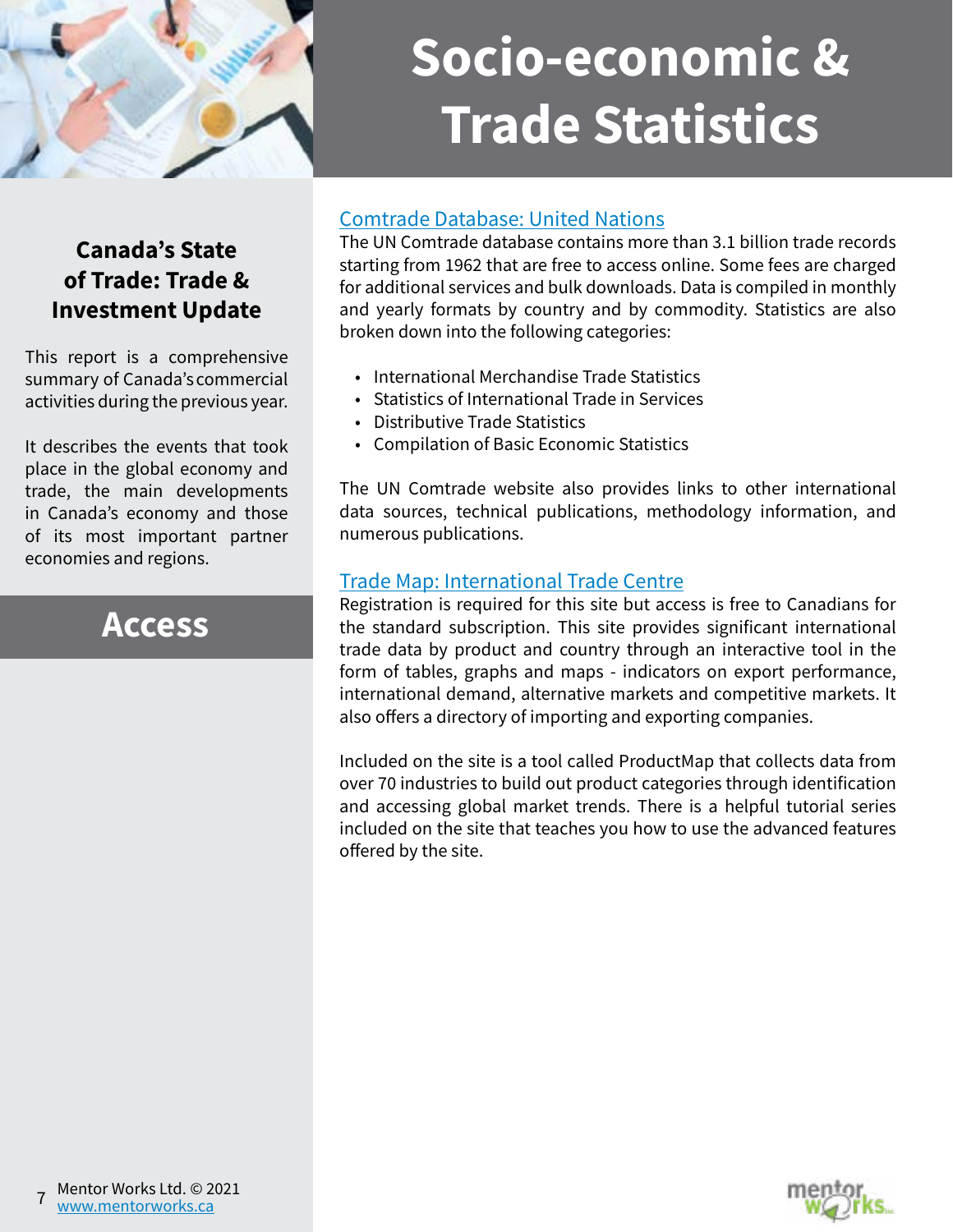# <span id="page-7-0"></span>**Analyzing the Data**

Learning how to determine if your business is export ready and to articulate this information in the form of a marketing and business plan is a recurring challenge for businesses looking to expand their market.

### [Step-by-Step Guide to Exporting: Canada Trade](http://bit.ly/2Uv18NH)  [Commissioner Service](http://bit.ly/2Uv18NH)

This guide provides a useful overview on new exporting activities including general rules and regulations. In addition, it provides businesses with good starting points for:

- Assessing your company's export readiness
- Building an export plan
- Researching and selecting your target market
- Creating an export marketing plan
- Determine the best methods of delivering your product/service
- Developing a sound financial plan
- Understanding the key legal aspects of international trade

## [Exporting to the United States - A Guide for Canadian](https://www.tradecommissioner.gc.ca/guides/us-export_eu/index.aspx?lang=eng)  [Businesses: Canada Trade Commissioner Service](https://www.tradecommissioner.gc.ca/guides/us-export_eu/index.aspx?lang=eng)

This guide takes companies on to the next step in exporting by providing useful tools and information about exporting to the United States including:

- Tools you can use to analyze U.S. markets and their characteristics
- The effects of NAFTA on Canadian exporters
- Financing your exports to the U.S.
- Managing cross-border travel
- Border security and its effects on Canadian exporters
- U.S. Customs procedures and regulations

### [EDC-FITT International Trade Training](http://bit.ly/2EvzImS)

From the Forum for International Trade Training (FITT), this site provides in-depth training courses, available online for topics related to international trade.

## [Training Programs and Seminars for New Exporters: Ministry](http://bit.ly/2UCfz2h)  [of International Trade](http://bit.ly/2UCfz2h)

1-2 day training programs are available for new Ontario exporters exploring the United States or other international markets.



# **Reference Information for Canadian Exporters**

[Reference List for Exporters:](http://bit.ly/2BbOfze)  [Canadian Government](http://bit.ly/2BbOfze)  [Departments and Agencies](http://bit.ly/2BbOfze)

[A list of federal government](http://bit.ly/2BbOfze)  [departments and agencies and](http://bit.ly/2BbOfze)  [their area of responsibility and](http://bit.ly/2BbOfze)  [relevant commodities that are](http://bit.ly/2BbOfze)  [assessed when exporting.](http://bit.ly/2BbOfze)

#### [Glossary of Commonly Used](http://bit.ly/2B8XHmR)  [Terms: Canadian Border Services](http://bit.ly/2B8XHmR)  [Agency](http://bit.ly/2B8XHmR)

Comprehensive list of terms and words used by the Canadian Border Services Agency related to exporting.

#### [Acronyms and Abbreviations:](http://bit.ly/2UyGGLH)

[Canadian Border Services Agency](http://bit.ly/2UyGGLH)

Common acronyms and abbreviations used by businesses both domestically and internationally.

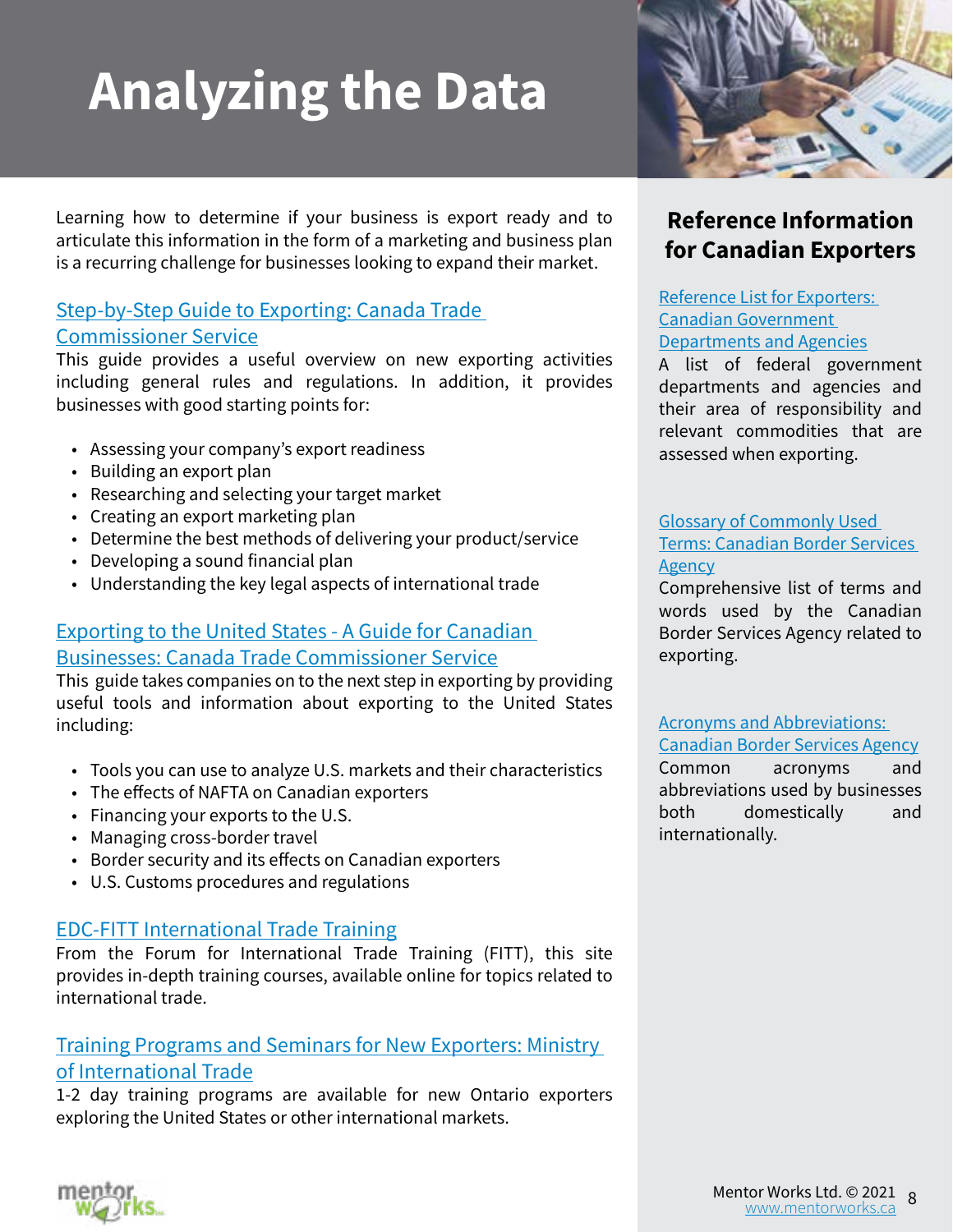# **Analyzing the Data**



## [Exporting Webinars: Canada Trade Commissioner Service](https://www.tradecommissioner.gc.ca/events-evenements/index.aspx?lang=eng)

Explore the learning opportunities available from the Canada Trade Commissioner Service to acquire the latest knowledge about exporting opportunities in various countries and industries.

### [Principles of Marketing Tutorials: KnowThis.com](http://bit.ly/2UBEoLW)

Available online as free marketing tutorials, this site provides detailed and easy to follow information about basic and more complex marketing concepts and methodology. For a business looking to gain some marketing knowledge this is a great resource. The tutorials cover:

- Market Research and Data Collection
- Advertising and Promotion
- Marketing Planning and Strategy
- How to Write a Marketing Plan

# [Market Potential Index \(MPI\) for Emerging Markets:](http://bit.ly/2Uv3jkl)  [globalEDGE](http://bit.ly/2Uv3jkl)

This unique tool provides significant value for businesses involved in emerging markets. Countries are evaluated on eight dimensions as to their market potential. The most recent data is used to provide an indexing of counties that are part of the emerging markets.

# **How to Mitigate the Risks of Export Expansion Projects**

For many businesses, entering a new market is a risky, time consuming, costly, and stressful endeavor. While businesses that already export can benefit from previous experience, existing processes, and internal knowhow when entering a new market, there are still many risks in export expansion.

While there are significant opportunities available to Canadian businesses going global – enormous marketplaces, reduced trade barriers, etc. – there are also considerable risks involved in the process.

In this post, we'll review some key strategies for mitigating export risk.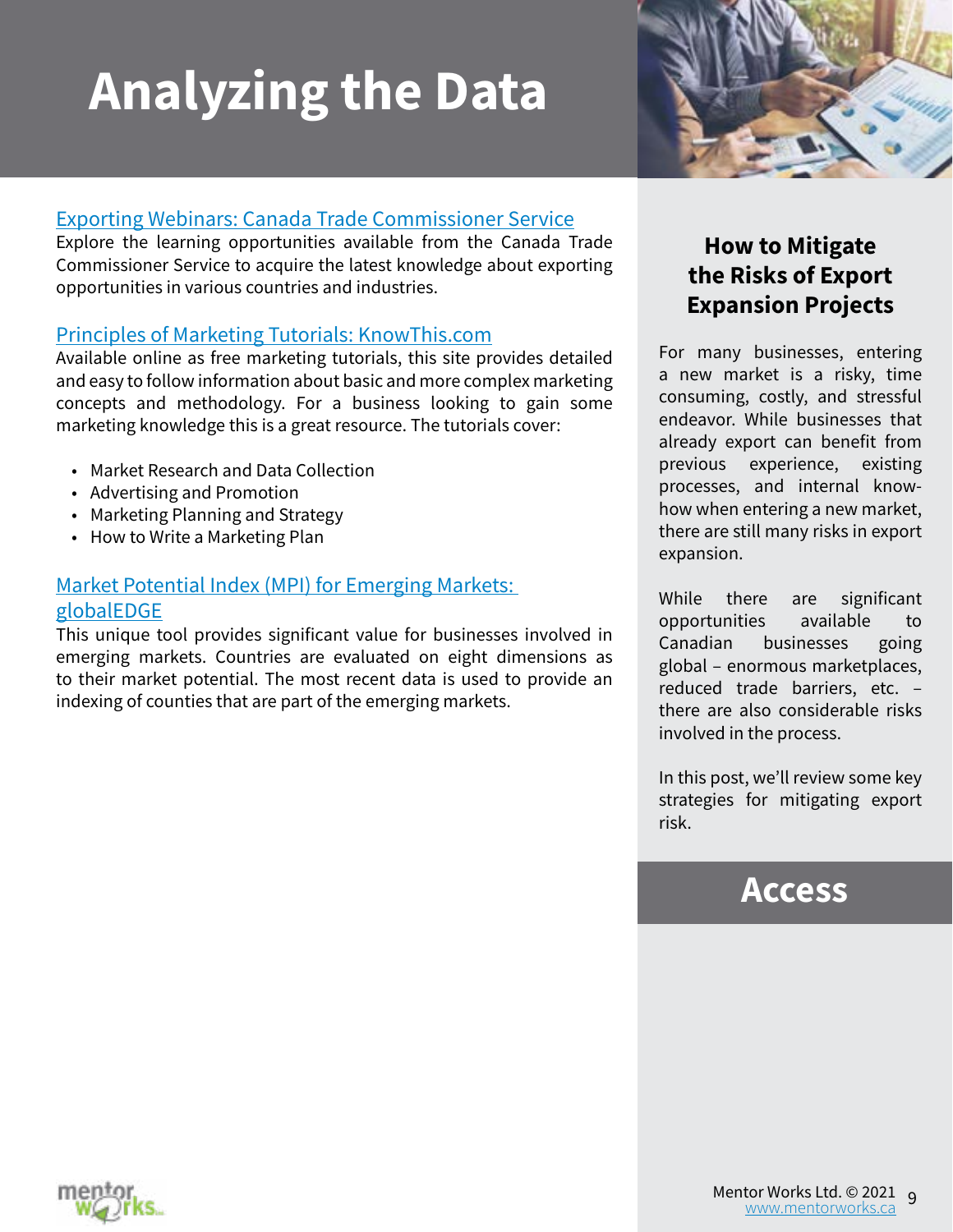<span id="page-9-0"></span>

# **International Trade Show Resources**

# **Doing Business 2021: Training for Reform**

This is an annually produced report from the International Finance Corporation and World Bank that provides information and assesses regulations affecting domestic firms in 190 economies and ranks the economies in 11 areas of business regulation, such as starting a business, resolving insolvency and trading across borders.

# **[Access](https://openknowledge.worldbank.org/bitstream/handle/10986/32436/9781464814402.pdf)**

# **Find Trade Shows and Export Opportunities**

Mentor Works maintains two resources that help Canadian businesses learn more about upcoming trade shows and missions:

[Canadian SME Export Trade](http://www.smeexpo.ca/agenda)  [Shows for Businesses in](http://www.smeexpo.ca/agenda) 2021

[How to Find and Evaluate Export](http://bit.ly/2zmkoTN)  [Trade Shows, Conferences, and](http://bit.ly/2zmkoTN)  [Events](http://bit.ly/2zmkoTN)

Trade Shows in Canada and international locations can help you determine and explore market prospects for your product(s). TAlthough trade shows are currently paused during the pandemic, there are still digital opportunities to connect with new buyers, network, and have a close up look at the latest industry innovations.

# **Trade Show Information: Canada Trade Commissioner Service**

The Canada Trade Commissioner Service offers a database of in-person and digital trade shows and trade mission opportunities. You can make use of these resources to connect with foreign buyers and markets.

- [Canadian Trade Show](https://www.tradecommissioner.gc.ca/events-evenements/index.aspx?lang=eng) Webinars
- [International Trade Show](http://bit.ly/2UAMXXl) Webinars
- [Canada Trade Missions](https://www.tradecommissioner.gc.ca/events-evenements/index.aspx?lang=eng) Digital Events

# **International Trade Show Databases**

There are several sites on the internet that track trade show events from around the world. You can make use of the information available on these sites to find the best opportunities for your business.

### [10Times](http://bit.ly/2UuU7MR)

10times is the world's largest service provider for business events, including conferences and trade shows. The site's event database contains business expansion opportunities in over 10,000 cities globally.

#### [Events in America](http://bit.ly/2UB6JlC)

EventsInAmerica is a comprehensive, informational site designed for the event and trade show industry. It collects and updates information on more than 12,000 trade shows and 2,000 venues; in addition, it collects reviews and ratings from attendees and exhibitors.

### [Expo Database](https://www.tw-media.com/events/)

This database of international trade shows is searchable by country, sector or keyword.

#### [Events Eye](http://bit.ly/2UHGkTg)

This site offers a searchable database of international trade shows, exhibitions, conferences and business events. The database is searchable by name, theme, date, location, organizer, and keyword.

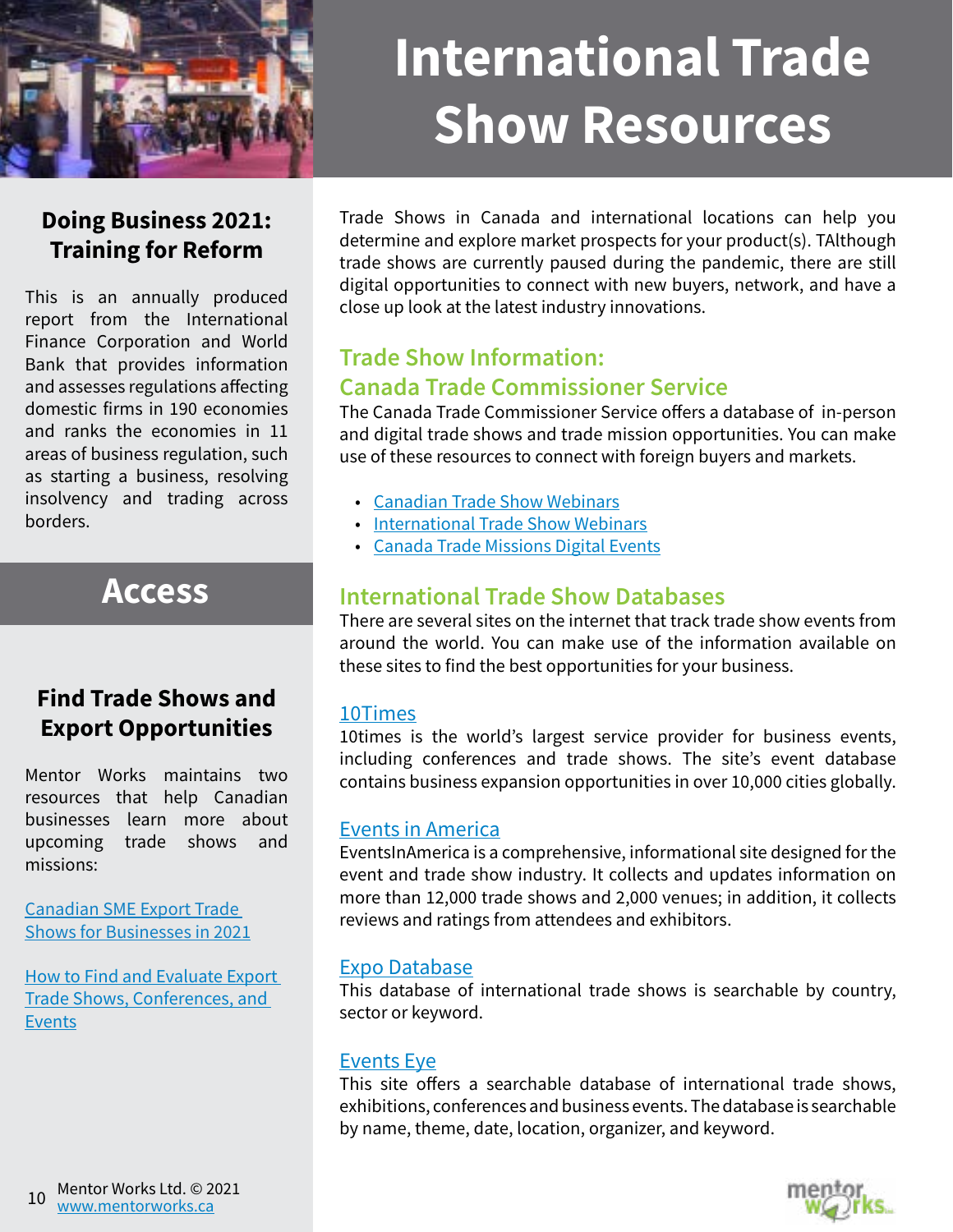<span id="page-10-0"></span>

# **International Trade Show Resources**

# **Trade Commissioners**

Canada's Trade Commissioners are strategically located across Canada and around the world. Their role is to help facilitate trade related connections between Canadian businesses and foreign buyers.

As part of their role, they are a very valuable source of information regarding international markets and exporting opportunities. Trade Commissioners are responsible for arranging international trade missions to assist businesses in making connections in other countries.



#### [Find a Trade Commissioner](http://bit.ly/2Bdft8D)

Canada Trade Commissioner Service provides a simple search tool to find Trade Commissioners in Canada and Internationally. The search can be refined by industry or sector.

## **Trade Show Resources**

Whether your company is a new participant in trade shows or a seasoned pro, these resources are worth a glance. Attending a trade show can be a costly commitment. These resources will help ensure you are organized and prepared to attend the show. There is also information to ensure you take advantage of all the marketing opportunities prior to the show, at the show and after the show.

### [Canada Business Network: Guide to Trade Show Marketing](http://bit.ly/2UAGVGf)

This is a good resource if you are looking for a brief overview of the key points your business should consider if you are planning to use trade shows as a marketing tool. The topics include picking the right trade show, setting your goals, training your team, inviting your customers and prospects and following up after the show.

#### [Trade Show Check List: EXHIBITOR Magazine](http://bit.ly/2UxcZe2)

Here's a brief but comprehensive planning guide for attending a trade show. It includes some useful tips and covers everything from budget to making hotel reservations.

### [Tips for Rookies \(and Pros!\): EXHIBITOR Magazine](http://bit.ly/2UDxdCP)

Make use of this site's extensive resources, tutorials, best practices and useful tips. Check out their resources under the headings: Exhibiting 101, Forms & Templates. These are really useful for planning purposes, recommended reading, and glossary of terms. The glossary of terms is important because trade shows have a lot of industry specific terminology.

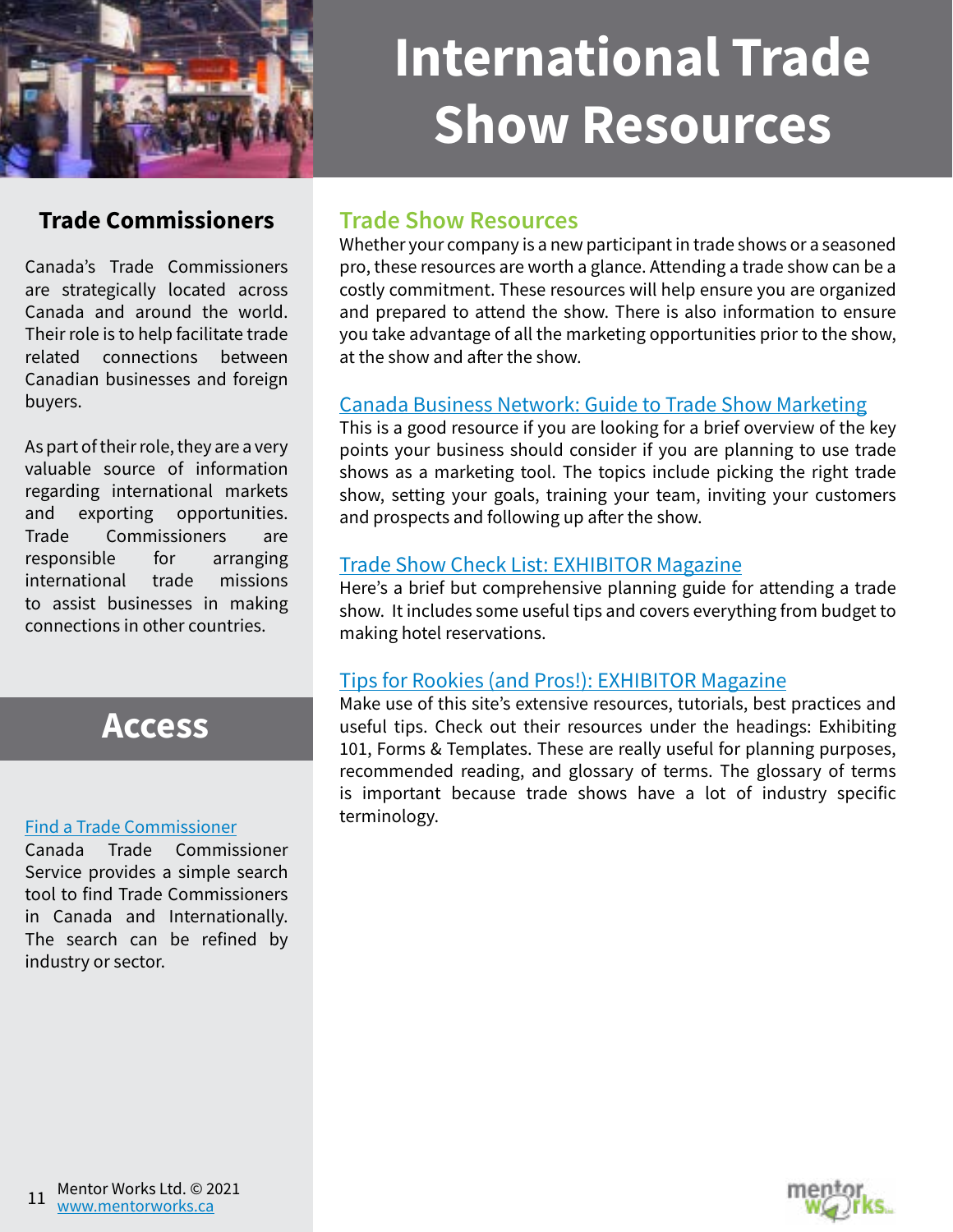# <span id="page-11-0"></span>**Export Tools & Resources**

## **Exporting Information for Canadian Businesses** [Exporting Goods from Canada: A Guide for Exporters:](http://bit.ly/2UzsKkK)  [Canadian Border Services Agency](http://bit.ly/2UzsKkK)

#### The guide is an excellent overview of what you need to know to export in Canada. There are a wealth of resources, links and useful contact information. An important focus of this guide is the reporting aspects of exporting.

### [Checklist for Exporting Commercial Goods:](http://bit.ly/2UyCnjy)  [Canadian Border Services Agency](http://bit.ly/2UyCnjy)

If you're a first time exporter, this is a brief but comprehensive resource that highlights the critical actions and information related to exporting.

## [Canadian Exporting Regulations: CanadaBusiness.ca](http://bit.ly/2UBPgJR)

This site is an excellent overview of exporting regulations with links to further information related to regulations for exporting Canadian goods and dealing with importing country regulations, laws and Canadian contacts and resource supports.

## [Canadian Export Classification Resource: Statistics Canada](http://bit.ly/2UDIBP0)

This is a highly detailed explanation of the classification of commodities using the HS method.

# [Canadian Export and Import Controls](http://bit.ly/2Uv60Ct)

This site, from Global Affairs Canada, is a comprehensive resource for Canadian exports who need to know about Export Controls. The site includes links to the following critical information for exporters:

- Controlled Products & Export Controls
- Latest updates regarding import & export regulations.
- Printable forms
- The import and export controls systems
- Guides & Publications

# **Tools for Canadian Exporters**

# [Canadian Automated Export Declaration Tool: StatsCan](http://bit.ly/2UHGMRs)

The CAED is an online tool designed to eliminate the manual reporting process form called B13A and it allows exporters or their agents to report the export of their goods to the Canadian government electronically.



# **References for Canadian Exporters**

# [Export Controls Handbook](http://bit.ly/2BaOQky)

Designed to be the main reference tool to assist exporters with questions about the administration of Canada's export controls which are administered pursuant to the Export Control List, the Area Control List and the Automatic Firearms Country Control List under the authority of the Export and Import Permits Act.

Information contained in this Handbook includes: how to obtain the necessary permits for the export or transfer of controlled items and how to comply with the requirements of the Export and Import Permits Act and its related regulations.

Other handbooks available through Global Affairs Canada include:

• [Handbook of Export and](http://bit.ly/2BeeDsm)  [Import Commodity Codes](http://bit.ly/2BeeDsm)

• [A Guide to Canada's Export](https://www.international.gc.ca/controls-controles/about-a_propos/expor/before-avant.aspx?lang=eng)  **[Controls](https://www.international.gc.ca/controls-controles/about-a_propos/expor/before-avant.aspx?lang=eng)** 

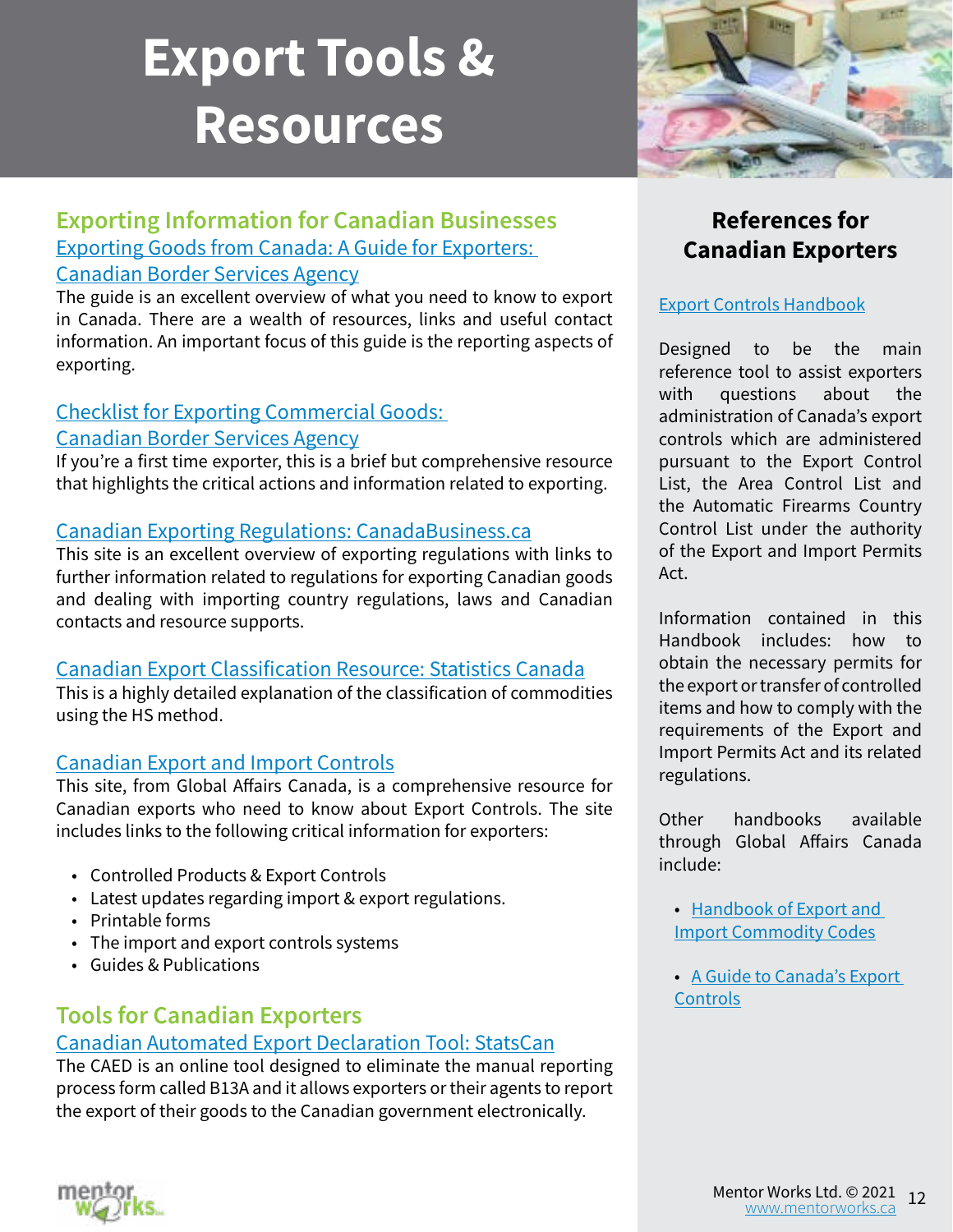# <span id="page-12-0"></span>**Export Tools & Resources**



## [Customs Tariff Tool: Canadian Border Services Agency](http://bit.ly/2UDxW71)

Use this online tool to determine the appropriate tariff based on HS Code. The site also provides high level details on tariffs and it provides contact information to query further when you have questions.

### [Export Controls Online \(EXCOL\): Global Affairs Canada](http://bit.ly/2UCht2V)

This is a link to the Web-based tool for submitting online applications for export permits and international import and delivery verification certificates, as well as to request amendments, submit online quarterly utilization reports for military goods, and print selected permits in your office.

# [Export and Import Controls System \(EICS\): Global Affairs](https://www.international.gc.ca/controls-controles/systems-systemes/eics-scei/eics_new-scei_nouveau.aspx?lang=eng)  [Canada](https://www.international.gc.ca/controls-controles/systems-systemes/eics-scei/eics_new-scei_nouveau.aspx?lang=eng)

This is a link to a secure web interface and an Electronic Data Interchange (EDI) interface to support the application, approval, and processing of import/export permits. The system also features import/export quota management functionality. Also included on this site are links to the further information including:

- EICS Participants Requirements Document
- List of Customs Brokers

### **International Exporting Tools & Resources** [Export Helpdesk from the European Commission](http://bit.ly/2UCDjng)

Developed and run by the European Commission, this site is useful for understanding the requirements and taxes for exporting to the EU. Information available on the site includes: trade statistics, business contacts for taxation organizations, EU import requirements, and a lookup table for import tariffs.

#### [VAT: Reporting Imports & Exports: European Commission](http://bit.ly/2Uv85yh)

This site provides a basic overview of VAT taxes and a country specific search. It provides simple answers to your common questions and it provides you with a tool to find further information.

### [European Commission Taxation & Customs Database](http://bit.ly/2UEQqV1)

This site includes multiple searchable databases related to Customs and Taxation in the EU. These databases provide comprehensive details on numerous topics, including: quotas, tariffs, tax information, autonomous tariff suspensions, and customs offices with contact information.

# **Tips for Developing a Export Marketing Plan**

It's essential to build a detailed export marketing plan based on market research. Without a clear path on how to navigate and prepare for foreign markets, success might be difficult to achieve.

All export objectives and strategies should be concise and well organized, so you can focus on the work at hand. Some questions your business may need to think about while developing an export marketing plan are:

- Where should we export?
- Why these markets?
- What should we export?
- How will we market?

• How much sales do we expect to generate and in what period?

Learn how to craft an export marketing plan to fuel your international success:

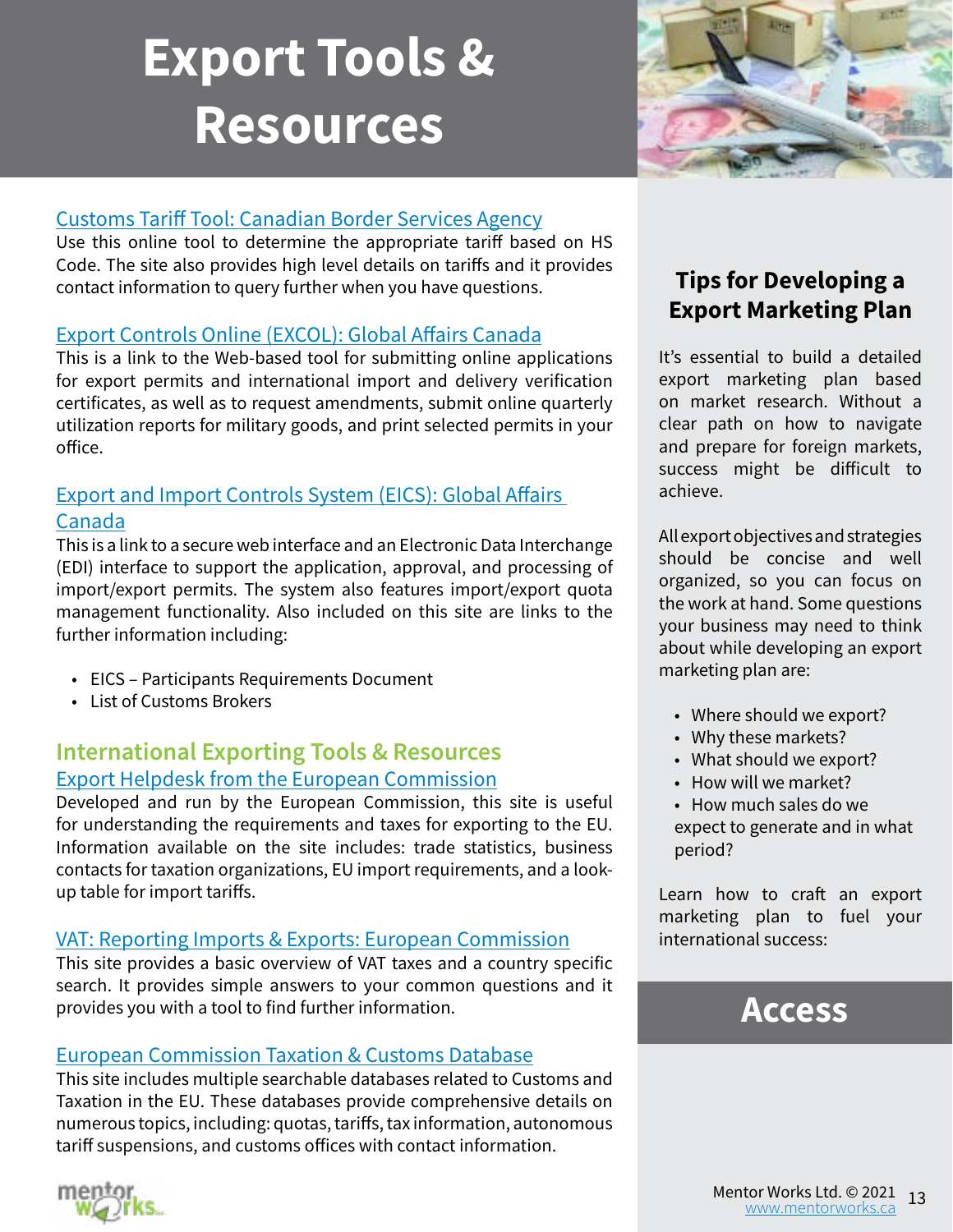# **Export Tools & Resources**

### [CE Marking for EU Exporting](https://www.tradecommissioner.gc.ca/guides/eu_export-guide_ue.aspx?lang=eng&wbdisable=true)

The Canada Trade Commissioner Service provides a great resource called 'Six Steps to CE Marking' for European Conformity. It offers key EU resources and valuable insights from experts.

#### [LinkedIn Connection for Exporters to the EU](http://bit.ly/2UDJya2)

Courtesy of the Canada Trade Commissioner Service (TCS), your business can connect with the "Doing Business in Europe" LinkedIn Group. Membership in this group will give you access to relevant information, top-notch service and on-the-ground intelligence from the TCS European team.

#### [World Trade Organization Tariff Download Facility](http://bit.ly/2UCMOm4)

This database contains the most complete information regarding tariffs according the HS classification coding method. The information is accessed through the WTO Integrated Data Base (IDB) for applied tariffs and imports and from the Consolidated Tariff Schedules (CTS) database for the bound duties of all WTO Members. Data from this site can be downloaded in the following formats to be further analyzed: XML, Excel or CSV.

#### [Trade Data and Analysis: Export.gov](http://bit.ly/2B8spfW)

The US International Trade Administration (ITA) offers data to help determine the best countries to target your exporting efforts. Included is a reference book on export development called A Basic Guide to [Exporting](http://bit.ly/2Be9Ua6). Chapter 8 highlights government regulations and country conditions for product adaption.



# **Intellectual Property (IP) Resources**

#### [Intellectual Property](http://bit.ly/2B6RuI6) [Canadian Intellectual Property](http://bit.ly/2B6RuI6)  [Office \(CIPO\)](http://bit.ly/2B6RuI6)

Information on Patents, IP, filing, searchable database of patents, trademarks, copywrites, etc. from basic "What is a patent?", online forms and helpful contacts.

#### [CIPO's Guide to Protecting IP](http://bit.ly/2B8CXvp)

Guide to protecting intellectual property and trademarks with links to resources and IP databases for searching and protecting rights.

#### [International IP Information](http://bit.ly/2B8z3CU)

Links to agreements and organizations supporting Canadian IP policy and framework internationally. This is a useful resource if your business is trying to determine whether your IP is at risk when you export.

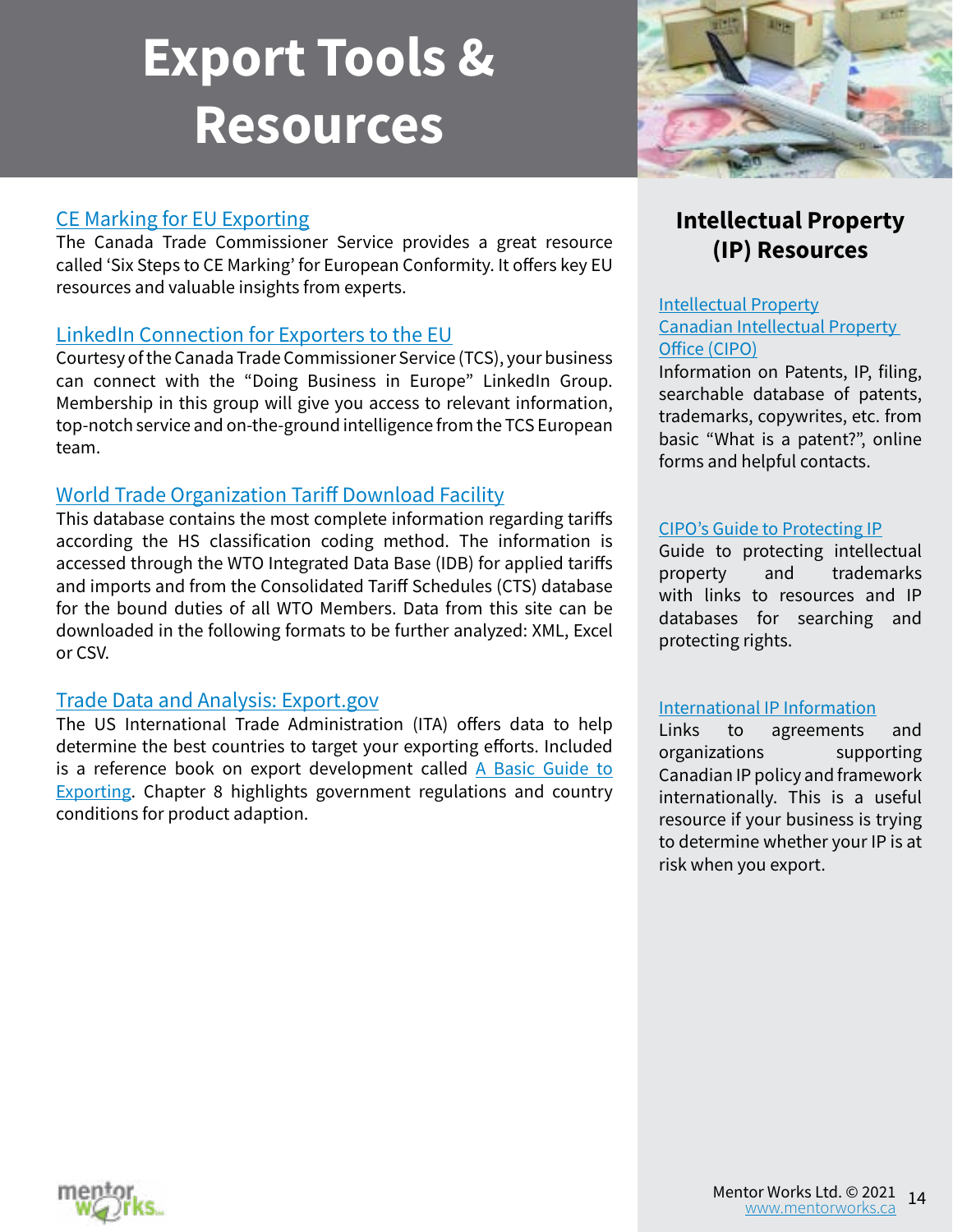<span id="page-14-0"></span>

# **Exporting News & Publications**

# **Quick Reference: Classification Codes**

#### **SCG: Standard Classification of Goods**

This is the standard for classifying goods at Statistics Canada. The SCG is based upon the international Harmonized Commodity Description and Coding System (HS), which makes up the first six digits of the SCG code.

#### **HS: Harmonized Commodity Description and Coding System**

The Harmonized Commodity Description & Coding System (HS) is the international system for the classification of goods.

#### **NAICS: North American Industry Classification System**

The North American Industry Classification System (NAICS) is the joint industry classification system for Canada, United States and Mexico that was put into place following the signing of NAFTA.

The are constant changes to regional, national, and international economies, as well as rules and regulations associated with international trade and exporting. Being knowledgeable of these changes and how they impact your business is a critical part of being successful at business expansion.

Courtesy of the many resources we are referencing, there are newsletters, magazines and other publications that provide you with the news you need to know. Review and sign up for the information that best suits your business.

## [CANADEXPORT Magazine: Canada Trade Commissioner](https://www.tradecommissioner.gc.ca/canadexport/index.aspx?lang=eng&)  **[Service](https://www.tradecommissioner.gc.ca/canadexport/index.aspx?lang=eng&)**

This magazine provides Canadian exporters with the latest news and information from the Canada Trade Commissioner Service.

#### [Newsletter for Small & Medium Businesses:](http://bit.ly/2B8sYGA)  [Statistics Canada](http://bit.ly/2B8sYGA)

This e-newsletter gives business owners with the most relevant updates and data sources likely to be of interest and information on how to access the data.

### [News & Information: globalEDGE](http://bit.ly/2B9l287)

globalEDGE offers four publications at no charge to online subscribers. These publications offer the latest in news and information regarding international markets, business new, as well as, trends and research.

- [globalEDGE Blog](http://bit.ly/2B9oXBS)
- [globalEDGE Business Review](http://bit.ly/2BearJ8)
- [globalEDGE Newsletter](http://bit.ly/2BbFnJN)
- [globalEDGE Business Beat](http://bit.ly/2BkDafp)

### [Standards Council of Canada](http://bit.ly/2BdbRDB)

Register to receive email alerts regarding Canadian and International standards based on industry interest.

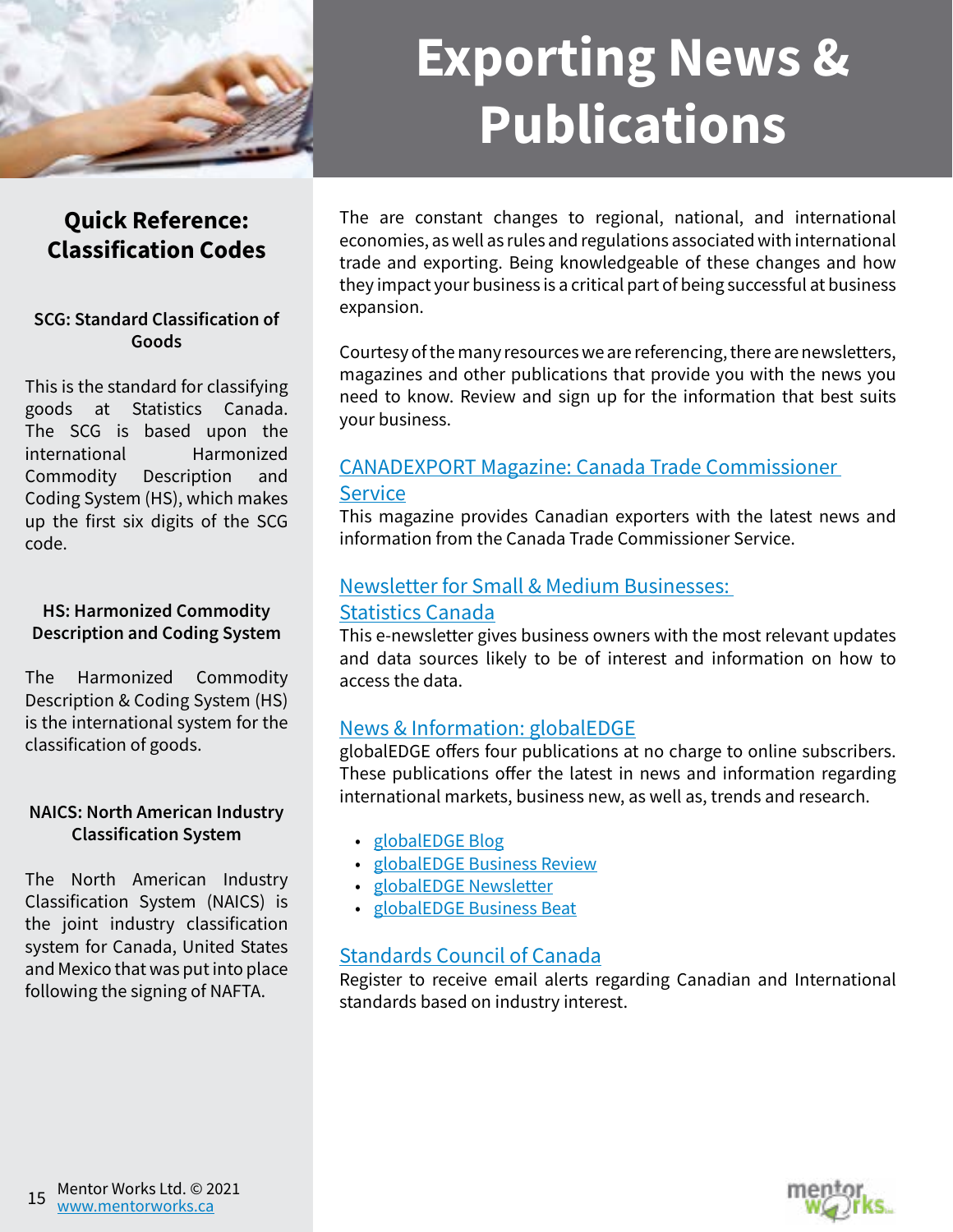

# **Exporting News & Publications**

# **Free Weekly Funding E-Newsletter**

Mentor Works offers daily updates on funding programs available to Canadian SMEs via our [Canadian](https://hubs.ly/H099RZf0) [Government Funding Blog](https://hubs.ly/H099RZf0).

However, if you would like a summary of the top funding updates once per week in a email newsletter, please click on the Subscribe button below.

We cover funding grants and loans in a number of different areas, including:

- Export Expansion
- Business Expansion
- Capital Investment
- Research & Development
- Human Resources
- Training Initiatives
- Industry Specific Programs

# **[Subscribe](https://hubs.ly/H099RZ-0)**

## MyTCS[: Canadian Trade Commissioner Service](http://bit.ly/2Ba3UPt)

Join the more than 20,000 registered Canadian businesses that access export-related information and tools through MyTCS. Get market insights, events, and more, tailored to your business needs.

### [International Trade Analysis: Statistics Canada](http://bit.ly/2B8OZ8d)

Statistics Canada has detailed publications and reports on various topics associated with international trade. The publications are available for downloading and free to access.

## [Export Development Canada \(EDC\) Trade Insights](http://bit.ly/2B9MK4y)

Export Development Canada (EDC) provides various guides and publications related to exporting. To view the documentation, registration is required.

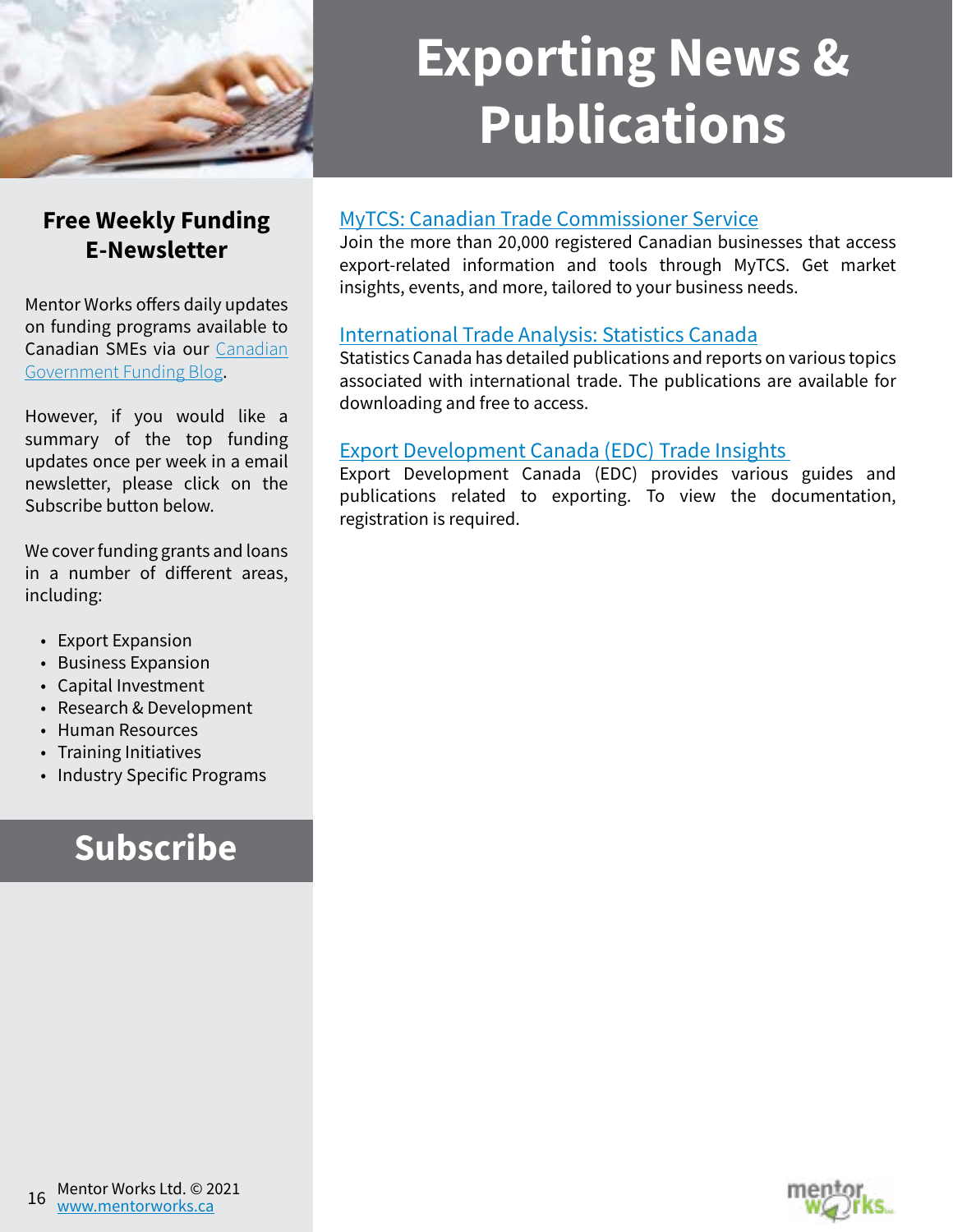# <span id="page-16-0"></span>**Financing Export Expansion**

# **BDC: Business Development Bank of Canada**

BDC Consulting offers many services to exporters and businesses, including business planning, financial planning, market research, export planning, e-business strategies, information about globalization and more. Contact BDC at 1-877-BDC-BANX (232-2269) or their [Online](http://bit.ly/2B9MUsG)  [Contact Form.](http://bit.ly/2B9MUsG)

#### [BDC Xpansion Loan](http://bit.ly/2Be9PCX)

The Xpansion Loan is designed to help your business expand your domestic market, explore foreign markets or tackle new growth projects. BDC's innovative Xpansion Loan provides up to \$250,000 and can be used to:

- Participate in prospecting initiatives like trade shows overseas
- Develop export and/or e-commerce plans
- Conduct product development and R&D
- Purchase additional inventory for export
- Advance SR&ED (Scientific Research & Experimental Development) refunds to replenish working capital or cover SR&ED consulting costs

Need more money along the way? You can apply to have any repaid portion of the loan of \$10,000 or more re-advanced to your company. This option is unique to the Xpansion Loan solution. It gives you the flexibility to borrow more money when you need it.

# **Export Development Canada (EDC)**

#### [Export Development Canada \(EDC\) Website](http://bit.ly/2xzUXgC)

Export Development Canada (EDC) is Canada's export credit agency, offering financial and risk management solutions to help Canadian businesses expand into the U.S. and other international markets. Contact EDC at 1-800-267-8510 or via their [Online Contact Form.](http://bit.ly/2Bd3mbu)

### Portfolio Credi[t Insurance: EDC](http://bit.ly/2AQMYi2)

Portfolio Credit Insurance is coverage for the payments owed to you by foreign buyers. Access to this insurance enables businesses to enter new markets with greater confidence and offer customers more flexible payment terms. Because your receivables are backed by EDC, cash flow isn't a driving concern. Accounts receivable insurance covers up to 90% of losses associated with common political and commercial risks.



# **Save on Energy Incentive Tax Credits**

Whether you are currently expanding your exporting efforts or exploring the opportunity to start exporting, lowering operating costs can assist with price competitiveness and profit margins abroad.

The energy incentive initiative, Save on Energy, is designed to help Ontario-based companies with lowering their energy usage and improve energy management practices in both their office and production environments[.](http://www.mentorworks.ca/download/infosheets/saveONenergy-Offices.pdf)

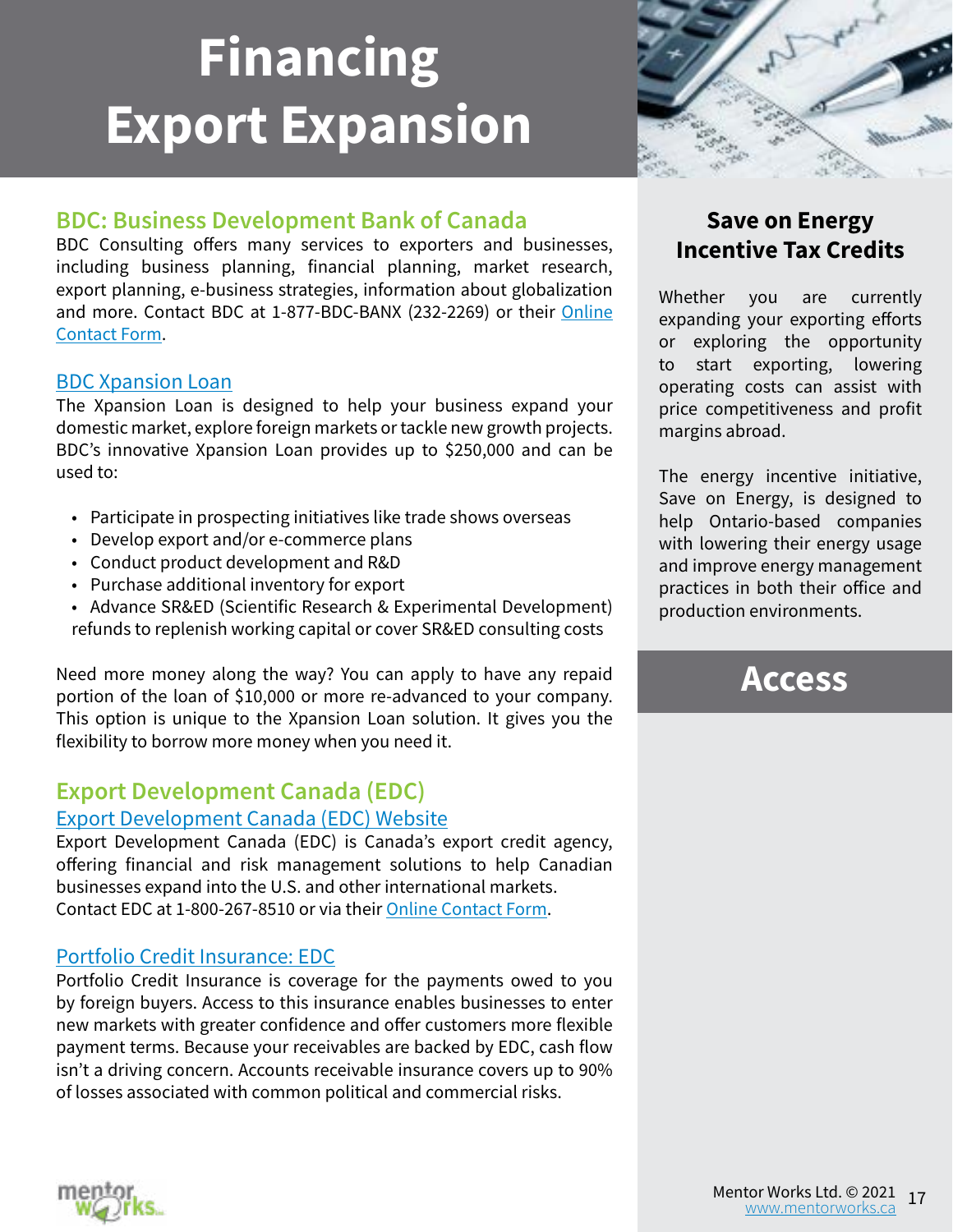# <span id="page-17-0"></span>**Financing Export Expansion**

### [Export Guarantee Program: EDC](http://bit.ly/2xBRG08)

The Export Guarantee Program provides SMEs with a guarantee to their lenders for up to 75% of the loan amount (or more depending on circumstances). It covers a variety of common circumstances for exporters. For exporters, the key benefits include access to capital to finance the exporting portion of the business without affecting the funds used for the day-to-day business operations.

### [Foreign Exchange Facility Guarantee: EDC](http://bit.ly/2xzYT0V)

Collateral is often required when locking in foreign exchange contracts. With EDC's guarantee program, the bank may release the collateral requirements thus freeing up additional working capital.

#### [Political Risk Insurance: EDC](http://bit.ly/2B8V2tn)

Political Risk Insurance coverage is available for assets and investments outside of Canada. Political events can happen at any time and Political Risk Insurance can protect against damage, seizure, expropriation and currency conversion risks.

# **The Mentor Works Advantage: Customized Funding Strategies**

Mentor Works Ltd. provides end-to-end solutions to businesses that are interested in benefiting from Canadian government grants and loans, providing guidance along each step of the way.

### Step 1: Identification of Company's Strategic Initiatives

Every business has a unique strategic plan. Although some businesses we meet are aware of a small pool of funding to assist with their initiatives, clients are amazed to find the wide variety of funding opportunities available specifically for their upcoming projects or hires. In fact, Mentor Works will outline the [importance of government funding](https://www.mentorworks.ca/blog/business-strategy/the-importance-of-canadian-government-funding/) and identify opportunities to stack multiple programs on a single project to optimize funding for particular company activities. If you are unaware of the benefits of stacking government grants and loans, please refer to our blog on [stacking government funding programs.](http://bit.ly/2P08JQE)



# **Government Funding Webinars**

Attend a free webinar on funding for export expansion and other activities, such as:

- Business Expansion
- Capital Investment
- HR & Training
- Research & Development

Established companies can access the a wide variety of government grants and loans if they fall in line with the following eligibility factors:

- 3+ years incorporated
- \$500k+ annual revenue
- 15+ payroll employees
- Cashflow positive
- Canadian-based operations
- Internal manufacturing and/ or R&D activities

Industry specific events are also held. Please access our the list of workshops by clicking below.